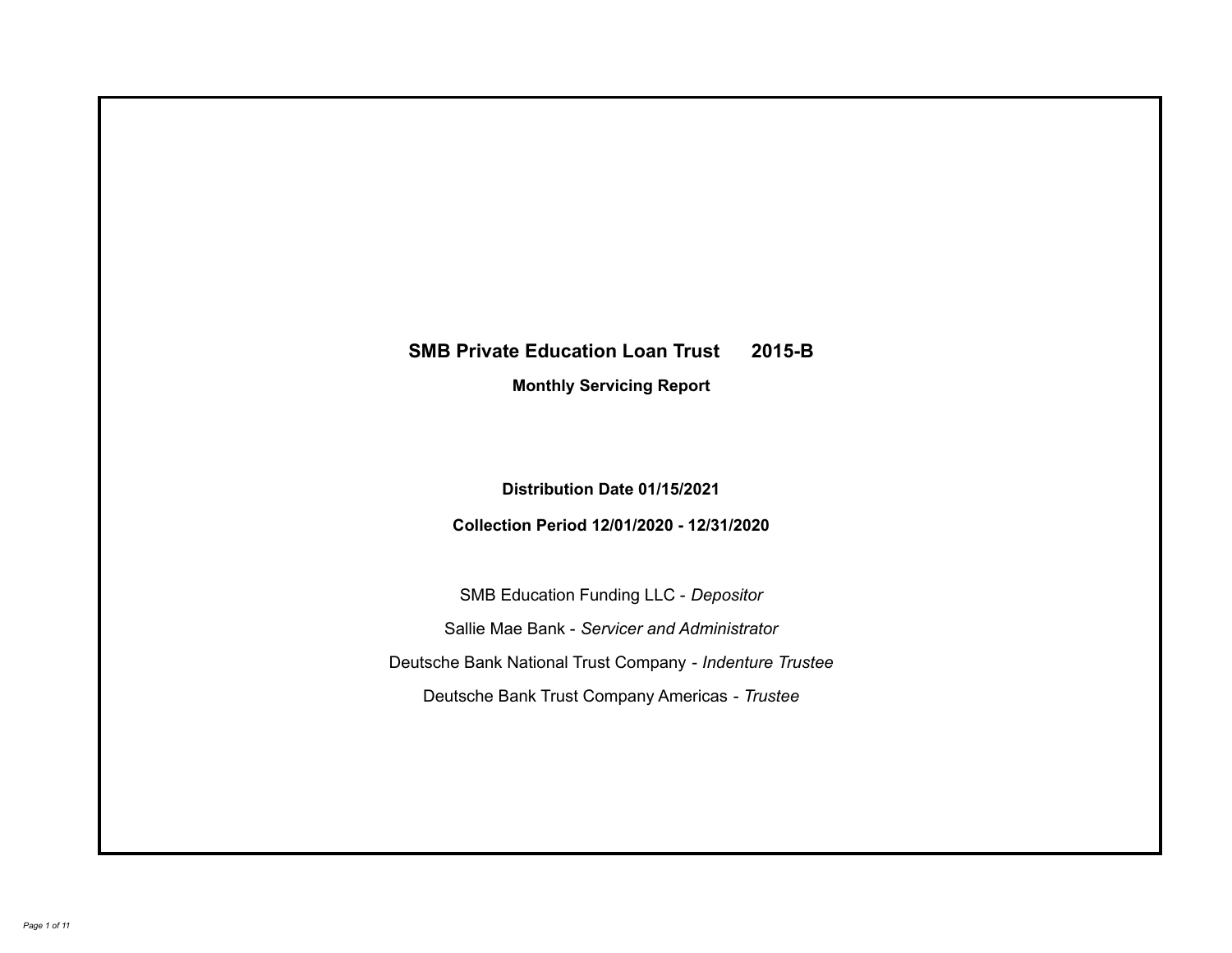A

| <b>Student Loan Portfolio Characteristics</b>                                                                             | <b>Settlement Date</b><br>07/30/2015 | 11/30/2020                                         | 12/31/2020                                         |
|---------------------------------------------------------------------------------------------------------------------------|--------------------------------------|----------------------------------------------------|----------------------------------------------------|
| <b>Principal Balance</b><br>Interest to be Capitalized Balance                                                            | \$700,964,388.29<br>42,430,107.89    | \$297,114,409.23<br>9,677,572.21                   | \$291,936,824.43<br>8,973,691.37                   |
| Pool Balance                                                                                                              | \$743,394,496.18                     | \$306,791,981.44                                   | \$300,910,515.80                                   |
| Weighted Average Coupon (WAC)<br>Weighted Average Remaining Term<br>Number of Loans<br>Number of Borrowers<br>Pool Factor | 8.13%<br>128.84<br>63,899<br>43,918  | 7.77%<br>124.19<br>27,468<br>19,085<br>0.412690682 | 7.78%<br>124.50<br>26,988<br>18,740<br>0.404779047 |
| Since Issued Total Constant Prepayment Rate (1)                                                                           |                                      | 8.68%                                              | 8.66%                                              |
|                                                                                                                           |                                      |                                                    |                                                    |

| B | <b>Debt Securities</b> | Cusip/Isin | 12/15/2020      | 01/15/2021      |
|---|------------------------|------------|-----------------|-----------------|
|   | A2A                    | 78448QAB4  | \$47,492,348.61 | \$44,689,267.11 |
|   | A2B                    | 78448QAC2  | \$22,262,038.40 | \$20,948,093.95 |
|   | A3                     | 78448QAD0  | \$75,000,000.00 | \$75,000,000.00 |
|   | в                      | 78448QAE8  | \$70,000,000.00 | \$70,000,000.00 |
|   | ◡                      | 78448QAF5  | \$50,000,000.00 | \$50,000,000.00 |

| ັ | <b>Certificates</b> | Cusip/Isin | 12/15/2020   | 01/15/2021   |
|---|---------------------|------------|--------------|--------------|
|   | Residual            | 78448Q108  | \$100,000.00 | \$100,000.00 |

| D  | <b>Account Balances</b>                | 12/15/2020      | 01/15/2021      |
|----|----------------------------------------|-----------------|-----------------|
|    | Reserve Account Balance                | \$1,896,081.00  | \$1,896,081.00  |
|    |                                        |                 |                 |
| E. | <b>Asset / Liability</b>               | 12/15/2020      | 01/15/2021      |
|    | Overcollateralization Percentage       | 13.70%          | 13.38%          |
|    | Specified Overcollateralization Amount | \$92,037,594.43 | \$90,273,154.74 |
|    | Actual Overcollateralization Amount    | \$42,037,594.43 | \$40,273,154.74 |

(1) Since Issued Total CPR calculations found in monthly servicing reports issued on or prior to September 15, 2015 originally included loans that were removed from the pool by the sponsor because they became ineligible for the pool between the cut-off date and settlement date. On October 5, 2015, Since Issued Total CPR calculations were revised to exclude these loans and all prior monthly servicing reports were restated. For additional information, see 'Since Issued CPR Methodology' found on page 11 of this report.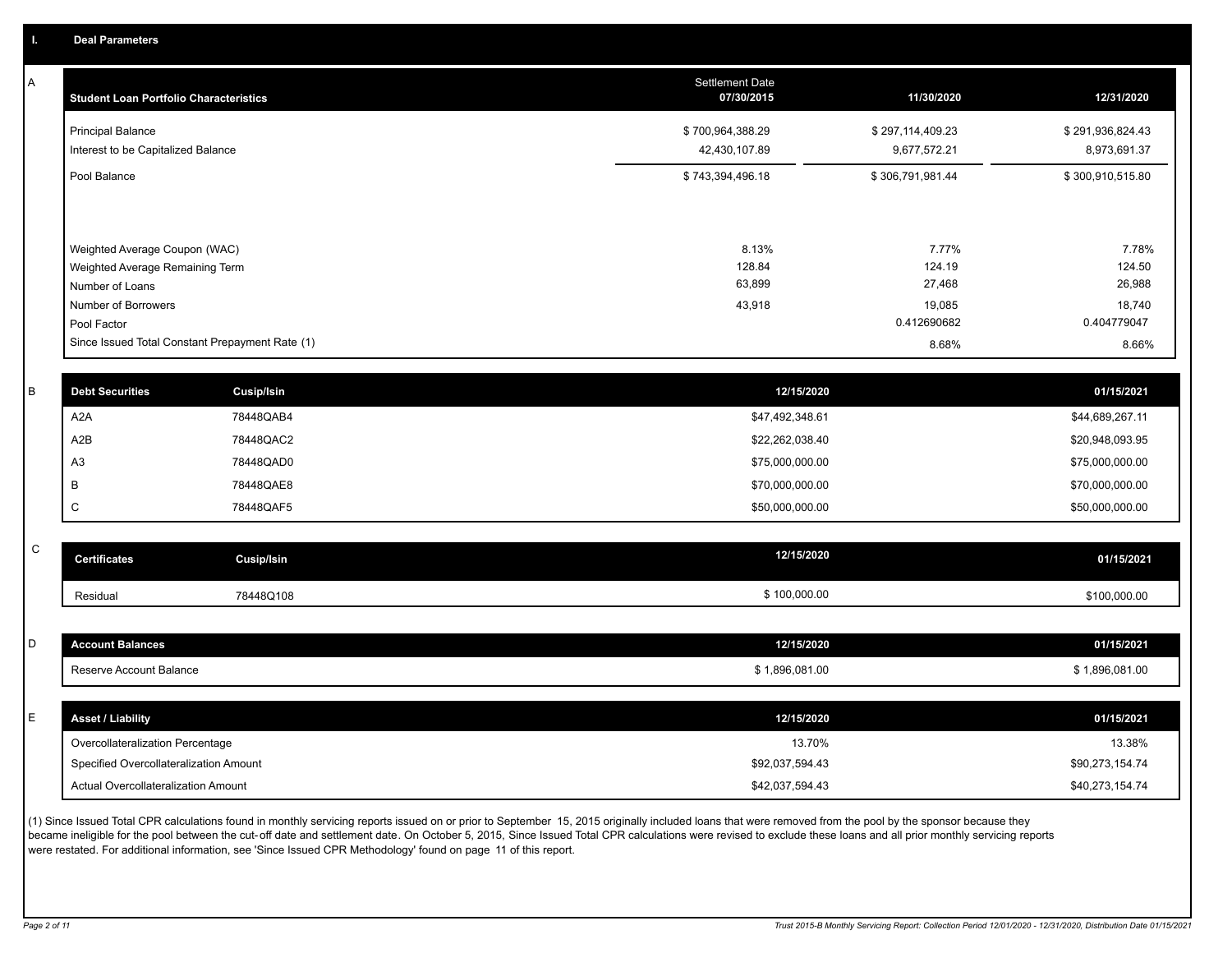### **II. 2015-B Trust Activity 12/01/2020 through 12/31/2020**

| <b>Borrower Principal</b><br>5,727,447.73<br>0.00<br><b>Consolidation Activity Principal</b><br>Seller Principal Reimbursement<br>(6, 391.95)<br>Servicer Principal Reimbursement<br>0.00<br>0.00<br>Delinquent Principal Purchases by Servicer<br>67,616.77<br><b>Other Principal Deposits</b><br>\$5,788,672.55<br><b>Total Principal Receipts</b><br>В<br><b>Student Loan Interest Receipts</b><br><b>Borrower Interest</b><br>1,465,348.45<br>0.00<br><b>Consolidation Activity Interest</b><br>Seller Interest Reimbursement<br>0.00<br>Servicer Interest Reimbursement<br>0.00<br>Delinquent Interest Purchases by Servicer<br>0.00<br>379.92<br><b>Other Interest Deposits</b><br>\$1,465,728.37<br><b>Total Interest Receipts</b><br>С<br>\$86,045.70<br><b>Recoveries on Realized Losses</b><br>\$205.39<br>D<br><b>Investment Income</b><br>Е<br><b>Funds Borrowed from Next Collection Period</b><br>\$0.00<br>F<br>\$0.00<br><b>Funds Repaid from Prior Collection Period</b><br>G<br>\$0.00<br><b>Loan Sale or Purchase Proceeds</b><br>\$0.00<br>H<br>Initial Deposits to Distribution Account<br>\$0.00<br><b>Excess Transferred from Other Accounts</b><br>\$0.00<br>J<br><b>Borrower Benefit Reimbursements</b><br>K<br><b>Other Deposits</b><br>\$0.00<br>L<br><b>Other Fees Collected</b><br>\$0.00<br>М<br><b>AVAILABLE FUNDS</b><br>\$7,340,652.01<br>\$611,087.75<br>N<br>Non-Cash Principal Activity During Collection Period<br>Aggregate Purchased Amounts by the Depositor, Servicer or Seller<br>\$67,996.69<br>O<br>P<br>\$0.00<br>Aggregate Loan Substitutions | Α | <b>Student Loan Principal Receipts</b> |  |
|---------------------------------------------------------------------------------------------------------------------------------------------------------------------------------------------------------------------------------------------------------------------------------------------------------------------------------------------------------------------------------------------------------------------------------------------------------------------------------------------------------------------------------------------------------------------------------------------------------------------------------------------------------------------------------------------------------------------------------------------------------------------------------------------------------------------------------------------------------------------------------------------------------------------------------------------------------------------------------------------------------------------------------------------------------------------------------------------------------------------------------------------------------------------------------------------------------------------------------------------------------------------------------------------------------------------------------------------------------------------------------------------------------------------------------------------------------------------------------------------------------------------------------------------------------------------------------------------|---|----------------------------------------|--|
|                                                                                                                                                                                                                                                                                                                                                                                                                                                                                                                                                                                                                                                                                                                                                                                                                                                                                                                                                                                                                                                                                                                                                                                                                                                                                                                                                                                                                                                                                                                                                                                             |   |                                        |  |
|                                                                                                                                                                                                                                                                                                                                                                                                                                                                                                                                                                                                                                                                                                                                                                                                                                                                                                                                                                                                                                                                                                                                                                                                                                                                                                                                                                                                                                                                                                                                                                                             |   |                                        |  |
|                                                                                                                                                                                                                                                                                                                                                                                                                                                                                                                                                                                                                                                                                                                                                                                                                                                                                                                                                                                                                                                                                                                                                                                                                                                                                                                                                                                                                                                                                                                                                                                             |   |                                        |  |
|                                                                                                                                                                                                                                                                                                                                                                                                                                                                                                                                                                                                                                                                                                                                                                                                                                                                                                                                                                                                                                                                                                                                                                                                                                                                                                                                                                                                                                                                                                                                                                                             |   |                                        |  |
|                                                                                                                                                                                                                                                                                                                                                                                                                                                                                                                                                                                                                                                                                                                                                                                                                                                                                                                                                                                                                                                                                                                                                                                                                                                                                                                                                                                                                                                                                                                                                                                             |   |                                        |  |
|                                                                                                                                                                                                                                                                                                                                                                                                                                                                                                                                                                                                                                                                                                                                                                                                                                                                                                                                                                                                                                                                                                                                                                                                                                                                                                                                                                                                                                                                                                                                                                                             |   |                                        |  |
|                                                                                                                                                                                                                                                                                                                                                                                                                                                                                                                                                                                                                                                                                                                                                                                                                                                                                                                                                                                                                                                                                                                                                                                                                                                                                                                                                                                                                                                                                                                                                                                             |   |                                        |  |
|                                                                                                                                                                                                                                                                                                                                                                                                                                                                                                                                                                                                                                                                                                                                                                                                                                                                                                                                                                                                                                                                                                                                                                                                                                                                                                                                                                                                                                                                                                                                                                                             |   |                                        |  |
|                                                                                                                                                                                                                                                                                                                                                                                                                                                                                                                                                                                                                                                                                                                                                                                                                                                                                                                                                                                                                                                                                                                                                                                                                                                                                                                                                                                                                                                                                                                                                                                             |   |                                        |  |
|                                                                                                                                                                                                                                                                                                                                                                                                                                                                                                                                                                                                                                                                                                                                                                                                                                                                                                                                                                                                                                                                                                                                                                                                                                                                                                                                                                                                                                                                                                                                                                                             |   |                                        |  |
|                                                                                                                                                                                                                                                                                                                                                                                                                                                                                                                                                                                                                                                                                                                                                                                                                                                                                                                                                                                                                                                                                                                                                                                                                                                                                                                                                                                                                                                                                                                                                                                             |   |                                        |  |
|                                                                                                                                                                                                                                                                                                                                                                                                                                                                                                                                                                                                                                                                                                                                                                                                                                                                                                                                                                                                                                                                                                                                                                                                                                                                                                                                                                                                                                                                                                                                                                                             |   |                                        |  |
|                                                                                                                                                                                                                                                                                                                                                                                                                                                                                                                                                                                                                                                                                                                                                                                                                                                                                                                                                                                                                                                                                                                                                                                                                                                                                                                                                                                                                                                                                                                                                                                             |   |                                        |  |
|                                                                                                                                                                                                                                                                                                                                                                                                                                                                                                                                                                                                                                                                                                                                                                                                                                                                                                                                                                                                                                                                                                                                                                                                                                                                                                                                                                                                                                                                                                                                                                                             |   |                                        |  |
|                                                                                                                                                                                                                                                                                                                                                                                                                                                                                                                                                                                                                                                                                                                                                                                                                                                                                                                                                                                                                                                                                                                                                                                                                                                                                                                                                                                                                                                                                                                                                                                             |   |                                        |  |
|                                                                                                                                                                                                                                                                                                                                                                                                                                                                                                                                                                                                                                                                                                                                                                                                                                                                                                                                                                                                                                                                                                                                                                                                                                                                                                                                                                                                                                                                                                                                                                                             |   |                                        |  |
|                                                                                                                                                                                                                                                                                                                                                                                                                                                                                                                                                                                                                                                                                                                                                                                                                                                                                                                                                                                                                                                                                                                                                                                                                                                                                                                                                                                                                                                                                                                                                                                             |   |                                        |  |
|                                                                                                                                                                                                                                                                                                                                                                                                                                                                                                                                                                                                                                                                                                                                                                                                                                                                                                                                                                                                                                                                                                                                                                                                                                                                                                                                                                                                                                                                                                                                                                                             |   |                                        |  |
|                                                                                                                                                                                                                                                                                                                                                                                                                                                                                                                                                                                                                                                                                                                                                                                                                                                                                                                                                                                                                                                                                                                                                                                                                                                                                                                                                                                                                                                                                                                                                                                             |   |                                        |  |
|                                                                                                                                                                                                                                                                                                                                                                                                                                                                                                                                                                                                                                                                                                                                                                                                                                                                                                                                                                                                                                                                                                                                                                                                                                                                                                                                                                                                                                                                                                                                                                                             |   |                                        |  |
|                                                                                                                                                                                                                                                                                                                                                                                                                                                                                                                                                                                                                                                                                                                                                                                                                                                                                                                                                                                                                                                                                                                                                                                                                                                                                                                                                                                                                                                                                                                                                                                             |   |                                        |  |
|                                                                                                                                                                                                                                                                                                                                                                                                                                                                                                                                                                                                                                                                                                                                                                                                                                                                                                                                                                                                                                                                                                                                                                                                                                                                                                                                                                                                                                                                                                                                                                                             |   |                                        |  |
|                                                                                                                                                                                                                                                                                                                                                                                                                                                                                                                                                                                                                                                                                                                                                                                                                                                                                                                                                                                                                                                                                                                                                                                                                                                                                                                                                                                                                                                                                                                                                                                             |   |                                        |  |
|                                                                                                                                                                                                                                                                                                                                                                                                                                                                                                                                                                                                                                                                                                                                                                                                                                                                                                                                                                                                                                                                                                                                                                                                                                                                                                                                                                                                                                                                                                                                                                                             |   |                                        |  |
|                                                                                                                                                                                                                                                                                                                                                                                                                                                                                                                                                                                                                                                                                                                                                                                                                                                                                                                                                                                                                                                                                                                                                                                                                                                                                                                                                                                                                                                                                                                                                                                             |   |                                        |  |
|                                                                                                                                                                                                                                                                                                                                                                                                                                                                                                                                                                                                                                                                                                                                                                                                                                                                                                                                                                                                                                                                                                                                                                                                                                                                                                                                                                                                                                                                                                                                                                                             |   |                                        |  |
|                                                                                                                                                                                                                                                                                                                                                                                                                                                                                                                                                                                                                                                                                                                                                                                                                                                                                                                                                                                                                                                                                                                                                                                                                                                                                                                                                                                                                                                                                                                                                                                             |   |                                        |  |
|                                                                                                                                                                                                                                                                                                                                                                                                                                                                                                                                                                                                                                                                                                                                                                                                                                                                                                                                                                                                                                                                                                                                                                                                                                                                                                                                                                                                                                                                                                                                                                                             |   |                                        |  |
|                                                                                                                                                                                                                                                                                                                                                                                                                                                                                                                                                                                                                                                                                                                                                                                                                                                                                                                                                                                                                                                                                                                                                                                                                                                                                                                                                                                                                                                                                                                                                                                             |   |                                        |  |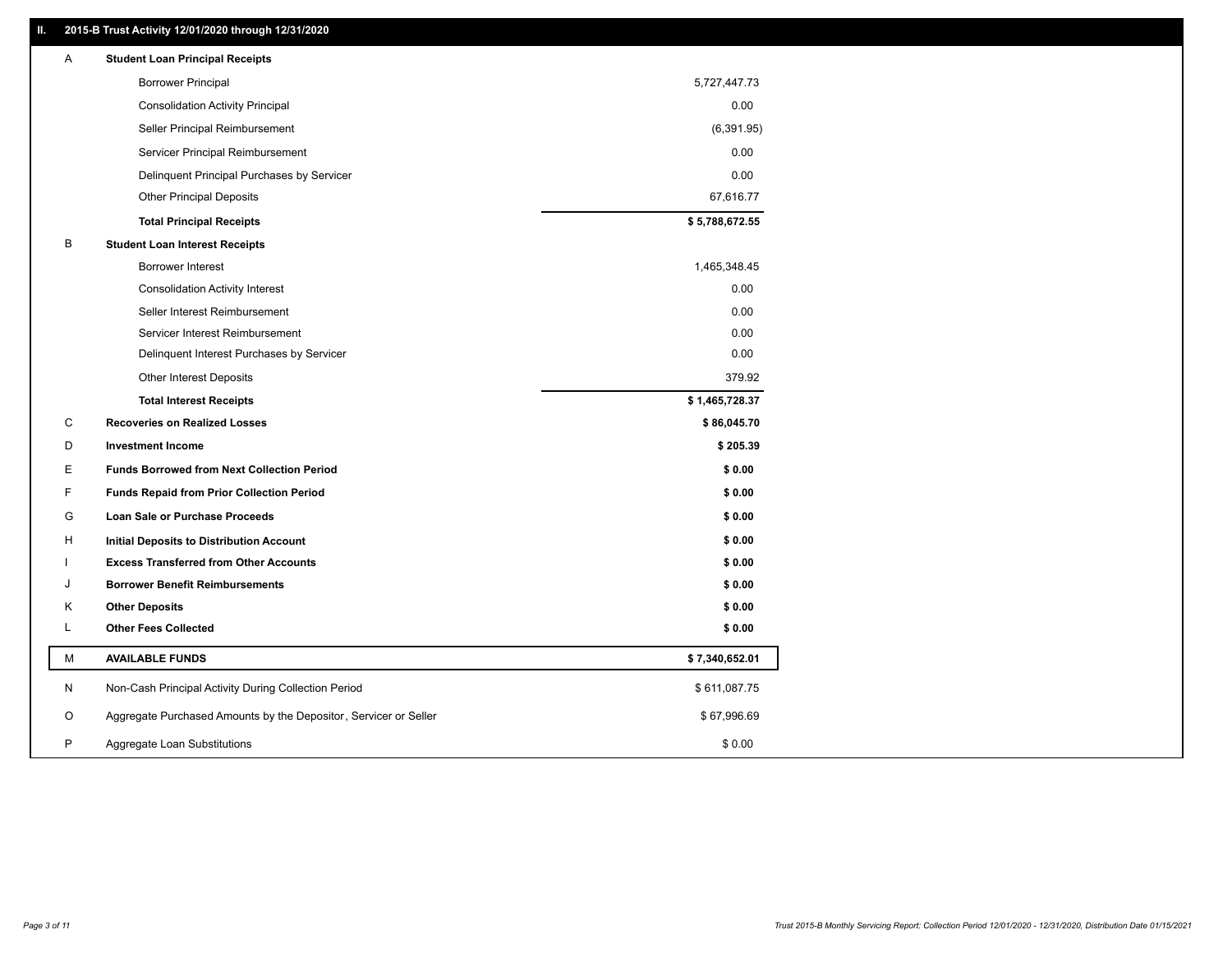|                   |                       |                          |         |                                                           | <b>Loans by Repayment Status</b> |                            |                          |         |                                                           |                |                            |
|-------------------|-----------------------|--------------------------|---------|-----------------------------------------------------------|----------------------------------|----------------------------|--------------------------|---------|-----------------------------------------------------------|----------------|----------------------------|
|                   |                       |                          |         | 12/31/2020                                                |                                  |                            |                          |         | 11/30/2020                                                |                |                            |
|                   |                       | <b>Wtd Avg</b><br>Coupon | # Loans | Principal and<br><b>Interest Accrued</b><br>to Capitalize | % of Principal                   | % of Loans in<br>Repay (1) | <b>Wtd Avg</b><br>Coupon | # Loans | Principal and<br><b>Interest Accrued</b><br>to Capitalize | % of Principal | % of Loans in<br>Repay (1) |
| INTERIM:          | IN SCHOOL             | 9.13%                    | 474     | \$7,985,231.52                                            | 2.654%                           | $-$ %                      | 9.11%                    | 489     | \$8,234,946.93                                            | 2.684%         | $-$ %                      |
|                   | <b>GRACE</b>          | 8.50%                    | 63      | \$1,276,262.80                                            | 0.424%                           | $-$ %                      | 8.85%                    | 115     | \$2,211,362.24                                            | 0.721%         | $-$ %                      |
|                   | <b>DEFERMENT</b>      | 8.76%                    | 1,911   | \$26,918,631.23                                           | 8.946%                           | $-$ %                      | 8.77%                    | 2,008   | \$28,234,358.34                                           | 9.203%         | $-$ %                      |
| <b>REPAYMENT:</b> | <b>CURRENT</b>        | 7.59%                    | 23,032  | \$241,393,617.83                                          | 80.221%                          | 91.185%                    | 7.59%                    | 23,254  | \$244,066,104.69                                          | 79.554%        | 91.032%                    |
|                   | 31-60 DAYS DELINQUENT | 7.81%                    | 424     | \$6,753,935.99                                            | 2.244%                           | 2.551%                     | 7.54%                    | 419     | \$6,568,239.29                                            | 2.141%         | 2.450%                     |
|                   | 61-90 DAYS DELINQUENT | 7.88%                    | 194     | \$3,213,289.78                                            | 1.068%                           | 1.214%                     | 8.14%                    | 229     | \$3,947,823.36                                            | 1.287%         | 1.472%                     |
|                   | > 90 DAYS DELINQUENT  | 8.83%                    | 141     | \$2,392,880.48                                            | 0.795%                           | 0.904%                     | 8.89%                    | 150     | \$2,351,045.80                                            | 0.766%         | 0.877%                     |
|                   | FORBEARANCE           | 8.14%                    | 749     | \$10,976,666.17                                           | 3.648%                           | 4.146%                     | 7.80%                    | 804     | \$11,178,100.79                                           | 3.644%         | 4.169%                     |
| <b>TOTAL</b>      |                       |                          | 26,988  | \$300,910,515.80                                          | 100.00%                          | 100.00%                    |                          | 27,468  | \$306,791,981.44                                          | 100.00%        | 100.00%                    |

Percentages may not total 100% due to rounding \*

1 Loans classified in "Repayment" include any loan for which interim interest only, \$25 fixed payments or full principal and interest payments are due.

|                |                                                                                                                            |                          |         |                                                           | <b>Loans by Borrower Status</b> |                                |                   |         |                                                                  |                |                                |
|----------------|----------------------------------------------------------------------------------------------------------------------------|--------------------------|---------|-----------------------------------------------------------|---------------------------------|--------------------------------|-------------------|---------|------------------------------------------------------------------|----------------|--------------------------------|
|                |                                                                                                                            |                          |         | 12/31/2020                                                |                                 |                                | 11/30/2020        |         |                                                                  |                |                                |
|                |                                                                                                                            | <b>Wtd Avg</b><br>Coupon | # Loans | Principal and<br><b>Interest Accrued</b><br>to Capitalize | % of Principal                  | % of Loans in<br>P&I Repay (2) | Wtd Avg<br>Coupon | # Loans | <b>Principal and</b><br><b>Interest Accrued</b><br>to Capitalize | % of Principal | % of Loans in<br>P&I Repay (2) |
| INTERIM:       | IN SCHOOL                                                                                                                  | 8.79%                    | 859     | \$13,891,687.30                                           | 4.617%                          | $-$ %                          | 8.79%             | 895     | \$14,468,186.47                                                  | 4.716%         | $-$ %                          |
|                | GRACE                                                                                                                      | 8.50%                    | 112     | \$2,171,476.60                                            | 0.722%                          | $-$ %                          | 8.59%             | 198     | \$3,669,630.12                                                   | 1.196%         | $-$ %                          |
|                | <b>DEFERMENT</b>                                                                                                           | 8.42%                    | 3,340   | \$44,620,876.86                                           | 14.829%                         | $-$ %                          | 8.43%             | 3,521   | \$46,742,477.82                                                  | 15.236%        | $-$ %                          |
| P&I REPAYMENT: | <b>CURRENT</b>                                                                                                             | 7.54%                    | 21,205  | \$217,396,035.48                                          | 72.246%                         | 90.496%                        | 7.54%             | 21,284  | \$218,269,512.16                                                 | 71.146%        | 90.227%                        |
|                | 31-60 DAYS DELINQUENT                                                                                                      | 7.76%                    | 399     | \$6,361,724.21                                            | 2.114%                          | 2.648%                         | 7.50%             | 393     | \$6,252,083.17                                                   | 2.038%         | 2.584%                         |
|                | 61-90 DAYS DELINQUENT                                                                                                      | 7.86%                    | 184     | \$3,128,569.57                                            | 1.040%                          | 1.302%                         | 8.14%             | 225     | \$3,884,033.40                                                   | 1.266%         | 1.606%                         |
|                | > 90 DAYS DELINQUENT                                                                                                       | 8.85%                    | 140     | \$2,363,479.61                                            | 0.785%                          | 0.984%                         | 8.89%             | 148     | \$2,327,957.51                                                   | 0.759%         | 0.962%                         |
|                | FORBEARANCE                                                                                                                | 8.14%                    | 749     | \$10,976,666.17                                           | 3.648%                          | 4.569%                         | 7.80%             | 804     | \$11,178,100.79                                                  | 3.644%         | 4.621%                         |
| <b>TOTAL</b>   | Percentages may not total 100% due to rounding                                                                             |                          | 26,988  | \$300,910,515.80                                          | 100.00%                         | 100.00%                        |                   | 27,468  | \$306,791,981.44                                                 | 100.00%        | 100.00%                        |
| 2              | Loans classified in "P&I Repayment" includes only those loans for which scheduled principal and interest payments are due. |                          |         |                                                           |                                 |                                |                   |         |                                                                  |                |                                |

To conform with company standard reporting these sections now include Princial and Interest Accrued to Capitalize .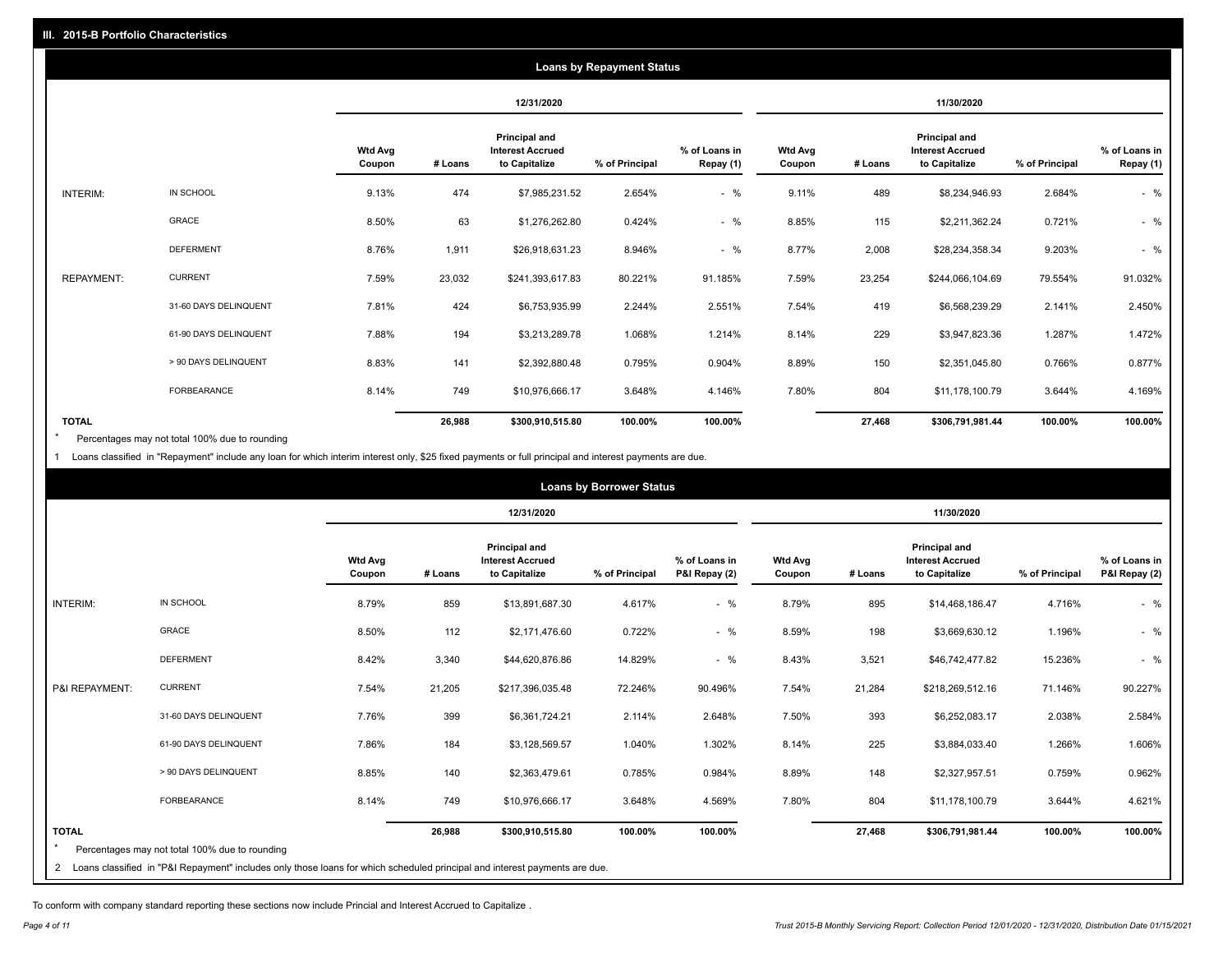|                                                                                                  | 12/31/2020       | 11/30/2020       |
|--------------------------------------------------------------------------------------------------|------------------|------------------|
| Pool Balance                                                                                     | \$300,910,515.80 | \$306,791,981.44 |
| Total # Loans                                                                                    | 26,988           | 27,468           |
| Total # Borrowers                                                                                | 18,740           | 19,085           |
| Weighted Average Coupon                                                                          | 7.78%            | 7.77%            |
| Weighted Average Remaining Term                                                                  | 124.50           | 124.19           |
| Percent of Pool - Cosigned                                                                       | 93.3%            | 93.2%            |
| Percent of Pool - Non Cosigned                                                                   | 6.7%             | 6.8%             |
| Borrower Interest Accrued for Period                                                             | \$1,929,178.85   | \$1,896,326.12   |
| <b>Outstanding Borrower Interest Accrued</b>                                                     | \$11,933,463.99  | \$12,640,375.08  |
| Gross Principal Realized Loss - Periodic *                                                       | \$493,194.90     | \$594,270.59     |
| Gross Principal Realized Loss - Cumulative *                                                     | \$36,495,590.68  | \$36,002,395.78  |
| Recoveries on Realized Losses - Periodic                                                         | \$86,045.70      | \$73,500.13      |
| Recoveries on Realized Losses - Cumulative                                                       | \$5,622,994.30   | \$5,536,948.60   |
| Net Losses - Periodic                                                                            | \$407,149.20     | \$520,770.46     |
| Net Losses - Cumulative                                                                          | \$30,872,596.38  | \$30,465,447.18  |
| Non-Cash Principal Activity - Capitalized Interest                                               | \$1,108,945.12   | \$1,359,494.12   |
| Since Issued Total Constant Prepayment Rate (CPR) (1)                                            | 8.66%            | 8.68%            |
| Loan Substitutions                                                                               | \$0.00           | \$0.00           |
| <b>Cumulative Loan Substitutions</b>                                                             | \$0.00           | \$0.00           |
| <b>Unpaid Servicing Fees</b>                                                                     | \$0.00           | \$0.00           |
| <b>Unpaid Administration Fees</b>                                                                | \$0.00           | \$0.00           |
| <b>Unpaid Carryover Servicing Fees</b>                                                           | \$0.00           | \$0.00           |
| Note Interest Shortfall                                                                          | \$0.00           | \$0.00           |
| Loans in Modification                                                                            | \$34,353,685.61  | \$34,517,882.34  |
| % of Loans in Modification as a % of Loans in Repayment (P&I)                                    | 14.99%           | 14.96%           |
|                                                                                                  |                  |                  |
|                                                                                                  |                  |                  |
| % Annualized Gross Principal Realized Loss - Periodic as a %<br>of Loans in Repayment (P&I) * 12 | 2.58%            | 3.09%            |
| % Gross Principal Realized Loss - Cumulative as a % of                                           |                  |                  |
| Original Pool Balance                                                                            | 4.91%            | 4.84%            |
|                                                                                                  |                  |                  |

\* In accordance with the Servicer's current policies and procedures, after September 1, 2017 loans subject to bankruptcy claims generally will not be reported as a charged- off unless and until they are delinquent for 120

(1) Since Issued Total CPR calculations found in monthly servicing reports issued on or prior to September 15, 2015 originally included loans that were removed from the pool by the sponsor because they became ineligible fo between the cut-off date and settlement date. On October 5, 2015, Since Issued Total CPR calculations were revised to exclude these loans and all prior monthly servicing reports were restated. For additional information, s Issued CPR Methodology' found on page 11 of this report.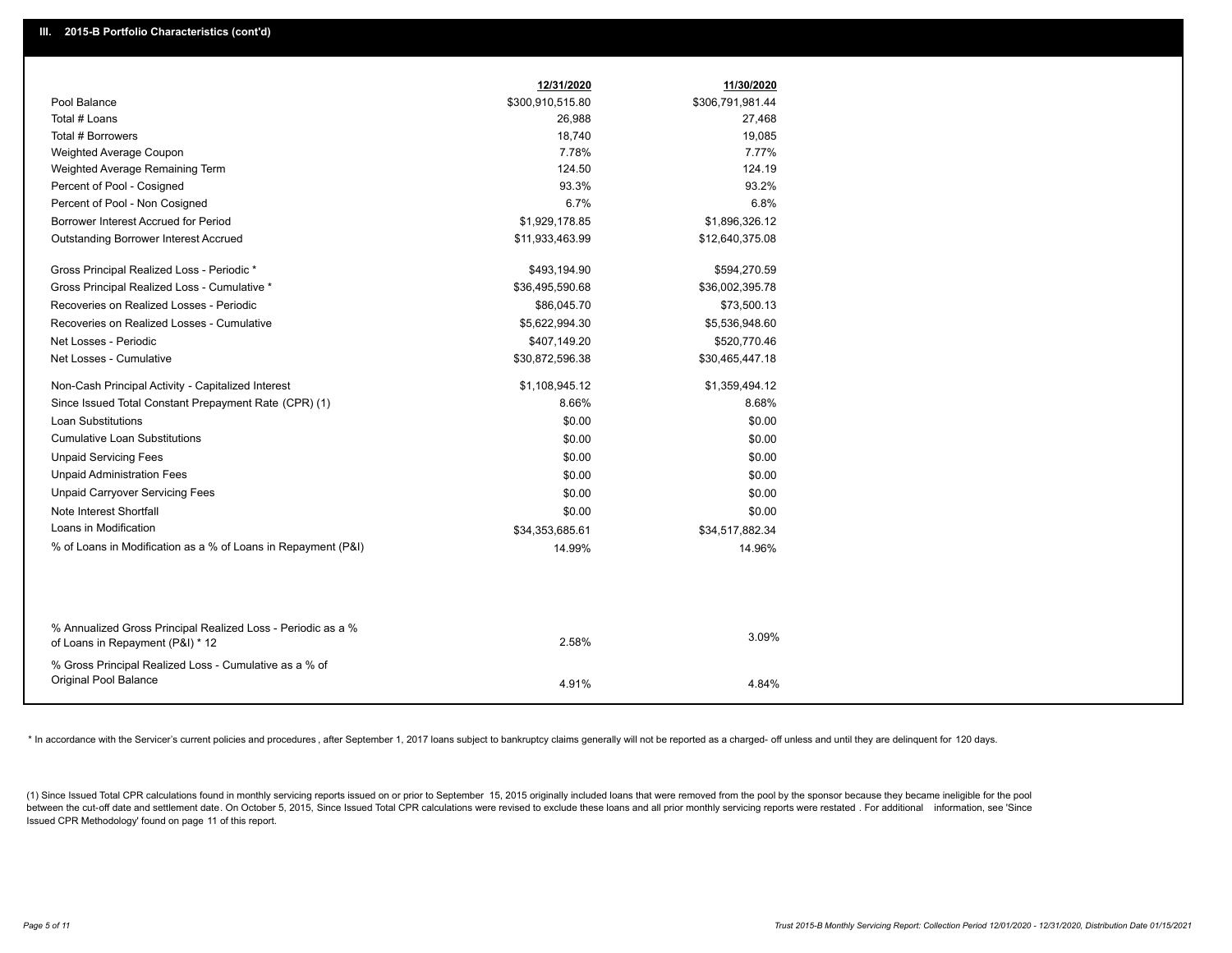#### **Loan Program**  A

|                                    | Weighted<br><b>Average Coupon</b> | # LOANS     | <b>\$ AMOUNT</b> | $%$ *    |
|------------------------------------|-----------------------------------|-------------|------------------|----------|
| - Smart Option Interest-Only Loans | 6.70%                             | 4,949       | \$36,666,631.56  | 12.185%  |
| - Smart Option Fixed Pay Loans     | 7.70%                             | 7.250       | \$94,053,981.12  | 31.256%  |
| - Smart Option Deferred Loans      | 8.05%                             | 14.789      | \$170,189,903.12 | 56.558%  |
| - Other Loan Programs              | $0.00\%$                          | $\mathbf 0$ | \$0.00           | 0.000%   |
| <b>Total</b>                       | 7.78%                             | 26,988      | \$300,910,515.80 | 100.000% |

\* Percentages may not total 100% due to rounding

B

C

**Index Type**

|                       | Weighted<br><b>Average Coupon</b> | # LOANS     | <b>\$ AMOUNT</b> | $%$ *     |
|-----------------------|-----------------------------------|-------------|------------------|-----------|
| - Fixed Rate Loans    | 7.50%                             | 6,112       | \$85,533,750.75  | 28.425%   |
| - LIBOR Indexed Loans | 7.89%                             | 20,876      | \$215,376,765.05 | 71.575%   |
| - Other Index Rates   | $0.00\%$                          | $\mathbf 0$ | \$0.00           | $0.000\%$ |
| <b>Total</b>          | 7.78%                             | 26,988      | \$300,910,515.80 | 100.000%  |

\* Percentages may not total 100% due to rounding

### **Weighted Average Recent FICO**

| 2,182<br>1,876<br>2,841<br>5,475 | \$25,910,973.78<br>\$21,668,317.46<br>\$33,930,721.74<br>\$65,161,604.69 | 8.611%<br>7.201%<br>11.276% |
|----------------------------------|--------------------------------------------------------------------------|-----------------------------|
|                                  |                                                                          |                             |
|                                  |                                                                          |                             |
|                                  |                                                                          |                             |
|                                  |                                                                          | 21.655%                     |
| 14,614                           | \$154,238,898.13                                                         | 51.257%                     |
| $\Omega$                         | \$0.00                                                                   | $0.000\%$                   |
|                                  | \$300,910,515.80                                                         | 100.000%                    |
|                                  | 26,988                                                                   |                             |

To conform with company standard reporting these sections now include Princial and Interest Accrued to Capitalize .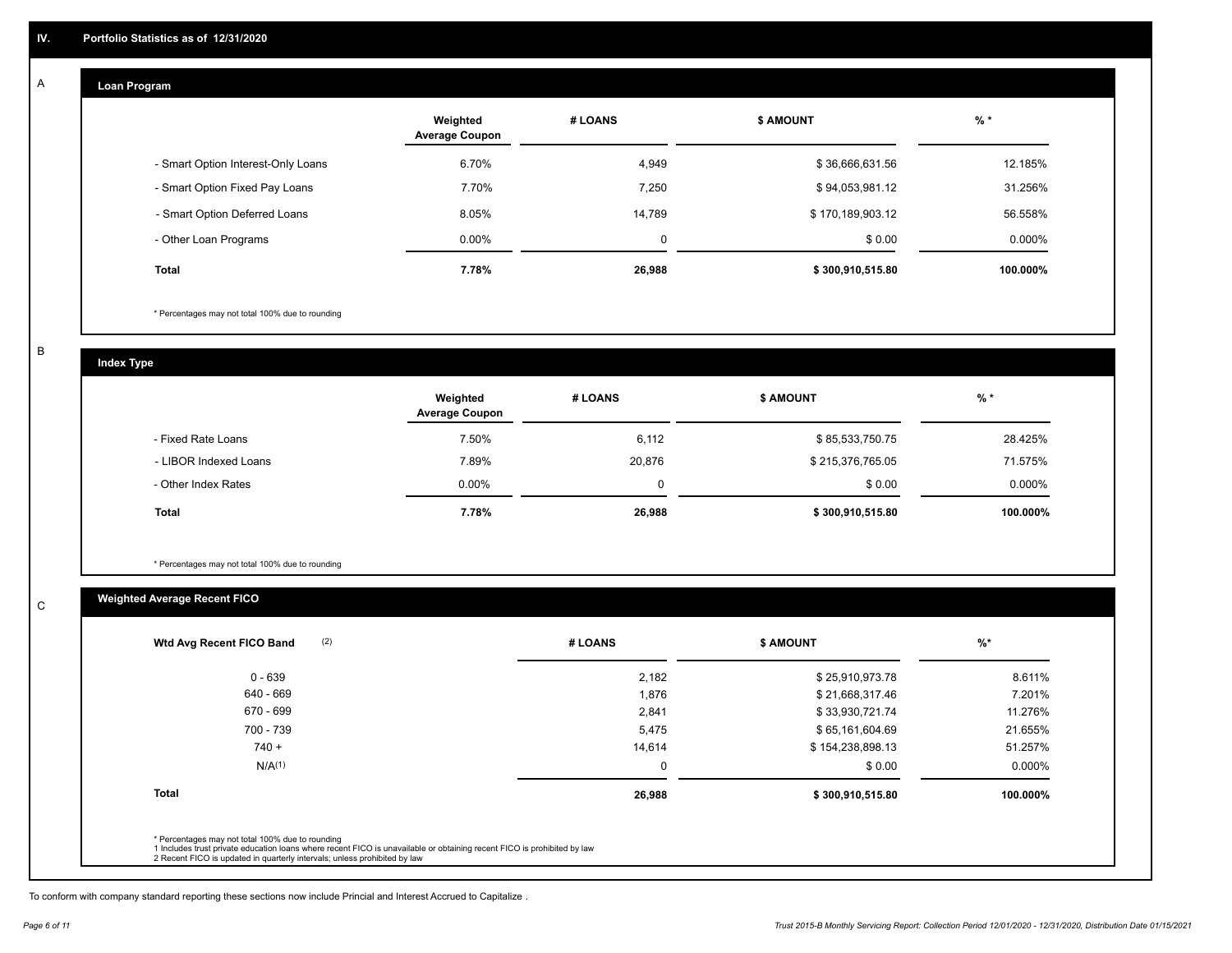| V. |     | 2015-B Reserve Account and Principal Distribution Calculations                                 |                  |  |
|----|-----|------------------------------------------------------------------------------------------------|------------------|--|
| А. |     | <b>Reserve Account</b>                                                                         |                  |  |
|    |     | Specified Reserve Account Balance                                                              | \$1,896,081.00   |  |
|    |     | Actual Reserve Account Balance                                                                 | \$1,896,081.00   |  |
| В. |     | <b>Principal Distribution Amount</b>                                                           |                  |  |
|    | i.  | Class A Notes Outstanding                                                                      | \$144,754,387.01 |  |
|    | ii. | Pool Balance                                                                                   | \$300,910,515.80 |  |
|    |     | First Priority Principal Distribution Amount (i - ii)<br>iii.                                  | \$0.00           |  |
|    |     | Class A and B Notes Outstanding<br>iv.                                                         | \$214,754,387.01 |  |
|    | v.  | First Priority Principal Distribution Amount                                                   | \$0.00           |  |
|    |     | Pool Balance<br>vi.                                                                            | \$300,910,515.80 |  |
|    |     | Specified Overcollateralization Amount<br>vii.                                                 | \$90,273,154.74  |  |
|    |     | Available Funds (after payment of waterfall items A through H)<br>viii.                        | \$6,474,583.38   |  |
|    |     | Class C Notes Outstanding<br>ix.                                                               | \$50,000,000.00  |  |
|    |     | Regular Principal Distribution Amount (if (iv > 0, (iv - v) - (vi - vii), min(viii, ix))<br>x. | \$4,117,025.95   |  |
|    |     |                                                                                                |                  |  |
|    |     | Pool Balance<br>xi.                                                                            | \$300,910,515.80 |  |
|    |     | 10% of Initial Pool Balance<br>xii.                                                            | \$74,339,449.62  |  |
|    |     | First Priority Principal Distribution Amount<br>xiii.                                          | \$0.00           |  |
|    |     | Regular Principal Distribution Amount<br>XIV.                                                  | \$4,117,025.95   |  |
|    |     | Available Funds (after payment of waterfall items A through J)<br>XV.                          | \$2,357,557.43   |  |
|    |     | xvi. Additional Principal Distribution Amount (if(ix $\lt$ = x, min(xv, xi - xiii - xiv)))     | \$0.00           |  |
|    |     |                                                                                                |                  |  |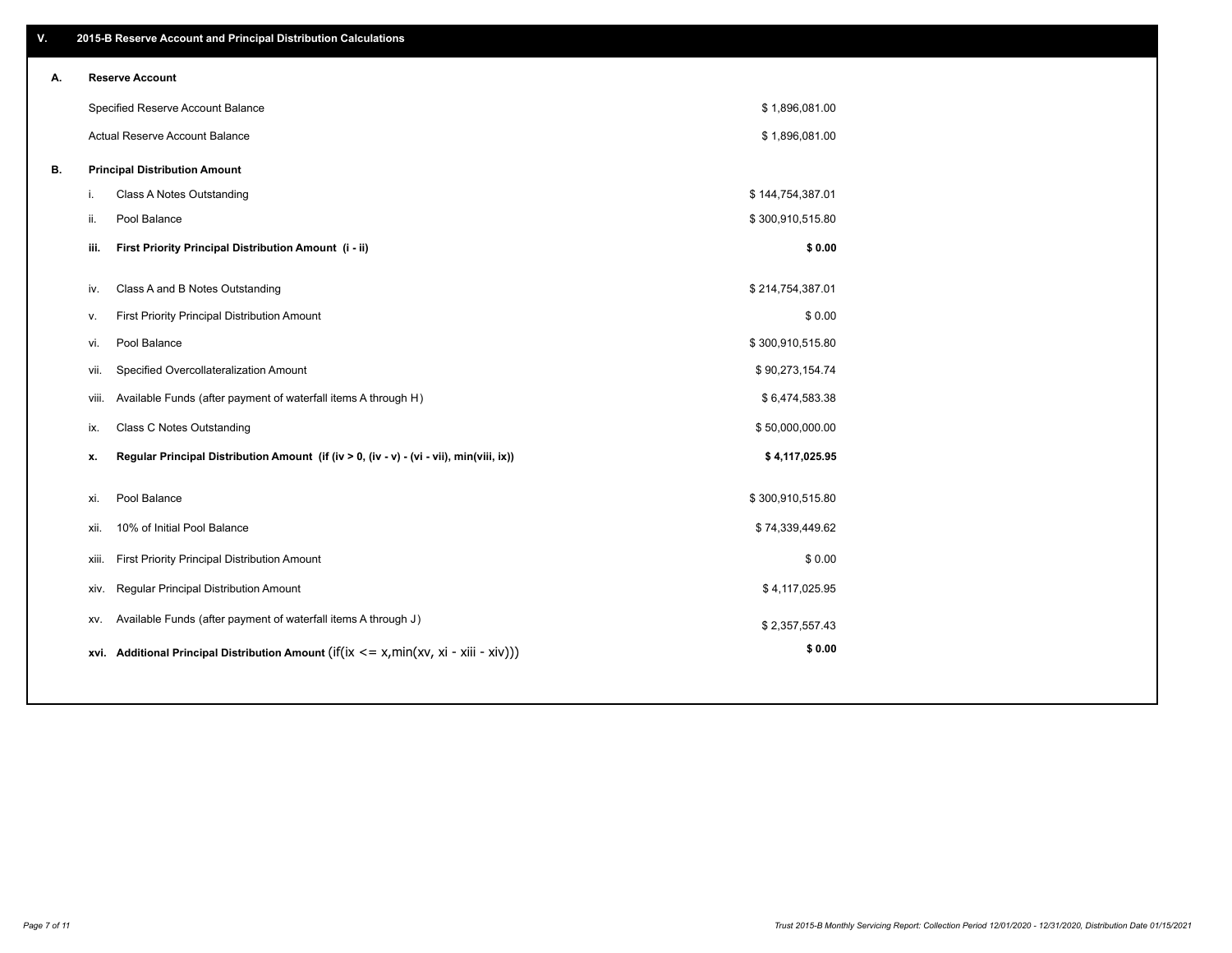|    |                                                                                   | Paid                 | <b>Funds Balance</b>             |
|----|-----------------------------------------------------------------------------------|----------------------|----------------------------------|
|    | <b>Total Available Funds</b>                                                      |                      | \$7,340,652.01                   |
| A  | <b>Trustee Fees</b>                                                               | \$0.00               | \$7,340,652.01                   |
| В  | <b>Servicing Fees</b>                                                             | \$198,818.88         | \$7,141,833.13                   |
| С  | i. Administration Fees<br>ii. Unreimbursed Administrator Advances plus any Unpaid | \$8,333.00<br>\$0.00 | \$7,133,500.13<br>\$7,133,500.13 |
| D  | Class A Noteholders Interest Distribution Amount                                  | \$267,250.08         | \$6,866,250.05                   |
| Е  | <b>First Priority Principal Payment</b>                                           | \$0.00               | \$6,866,250.05                   |
| F. | Class B Noteholders Interest Distribution Amount                                  | \$204,166.67         | \$6,662,083.38                   |
| G  | Class C Noteholders Interest Distribution Amount                                  | \$187,500.00         | \$6,474,583.38                   |
| H  | Reinstatement Reserve Account                                                     | \$0.00               | \$6,474,583.38                   |
|    | Regular Principal Distribution                                                    | \$4,117,025.95       | \$2,357,557.43                   |
| J  | <b>Carryover Servicing Fees</b>                                                   | \$0.00               | \$2,357,557.43                   |
| Κ  | Additional Principal Distribution Amount                                          | \$0.00               | \$2,357,557.43                   |
| L  | Unpaid Expenses of Trustee                                                        | \$0.00               | \$2,357,557.43                   |
| M  | Unpaid Expenses of Administrator                                                  | \$0.00               | \$2,357,557.43                   |
| N  | Remaining Funds to the Residual Certificateholders                                | \$2,357,557.43       | \$0.00                           |

#### **Waterfall Conditions**

|      | Pool Balance                                                                       | \$300,910,515.80 |  |
|------|------------------------------------------------------------------------------------|------------------|--|
|      | Class A and B Notes Outstanding                                                    | \$214,754,387.01 |  |
| iii. | Class C Noteholders' Interest Distribution Ratio (i / ii)                          | 140.12%          |  |
| İV.  | Minimum Ratio                                                                      | 110.00%          |  |
| v.   | Is the Class C Noteholders' Interest Distribution Condition Satisfied (iii $>$ iv) |                  |  |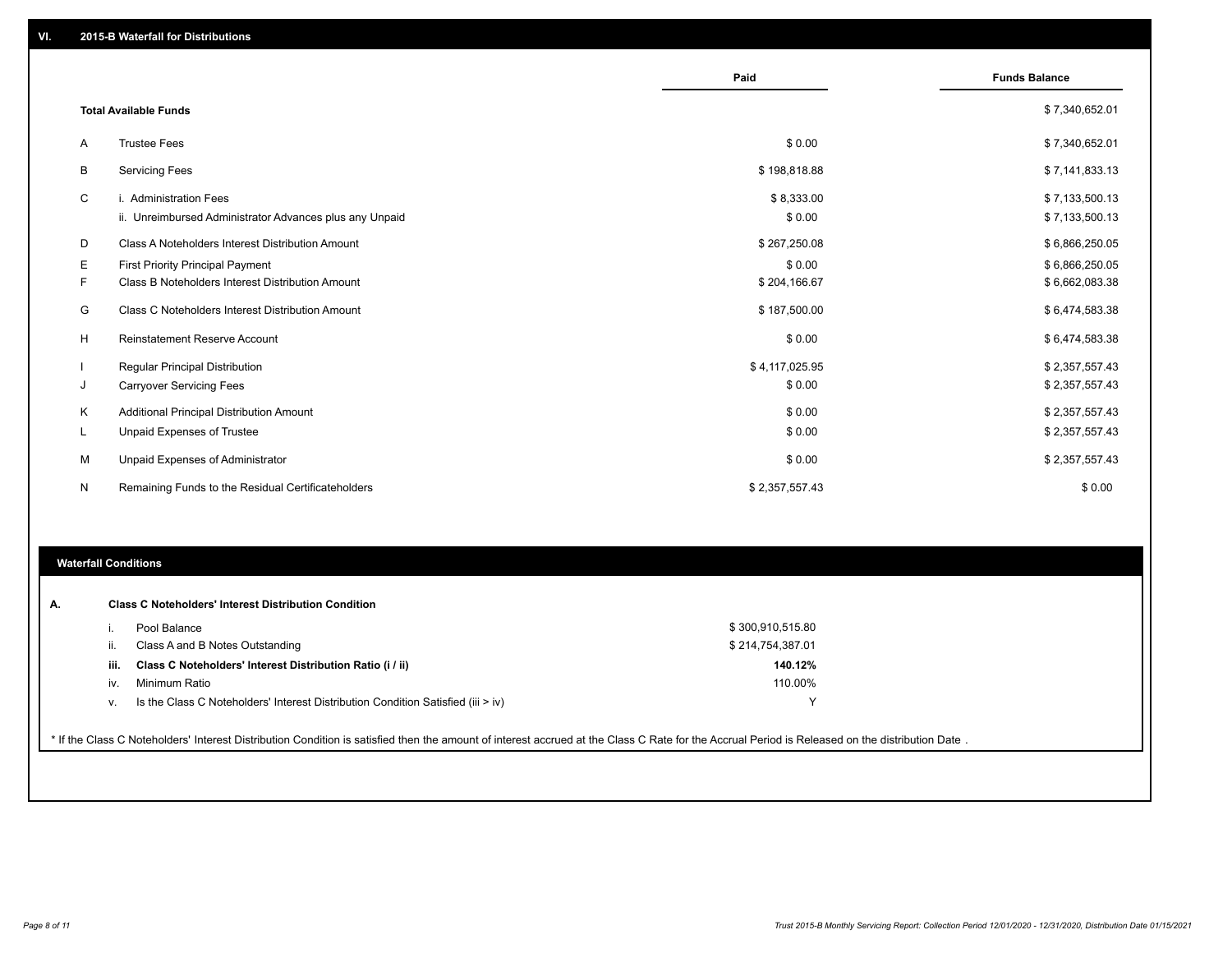## Total Interest Due \$ 117,939.33 \$ 26,045.06 \$ 123,265.69 Interest Shortfall from Prior Period Plus Accrued Interest \$ - \$ - \$ - Current Interest Due \$ 117,939.33 \$ 26,045.06 \$ 123,265.69 Accrued Interest Factor 0.002483333 0.001169932 0.001643543 Interest Rate\* 2.98000% 1.35863% 1.90863% Daycount Fraction 0.08333333 0.08611111 0.08611111 Accrual Period End 1/15/2021 1/15/2021 1/15/2021 Accrual Period Begin 12/15/2020 12/15/2020 12/15/2020 Record Date (Days Prior to Distribution) 1 1 NEW YORK BUSINESS DAY 1 NEW YORK BUSINESS DAY 1 NEW YORK BUSINESS DAY Spread/Fixed Rate 2.98% 1.20% 1.75% Index FIXED LIBOR LIBOR Beginning Balance \$ 47,492,348.61 \$ 32,262,038.40 \$ 27,492,348.61 \$ \$ \$ 47,492,348.61 \$ \$ 47,492,348.61 \$ \$ 75,000,000.00 Cusip/Isin 78448QAB4 78448QAC2 78448QAD0 **A2A A2B A3 Distribution Amounts VII. 2015-B Distributions**

Paydown Factor 0.014599383 0.014599383 0.000000000 Ending Principal Balance \$ 75,000,000.00 \$ 44,689,267.11 \$ \$ 44,689,267.11 \$ \$ 20,948,093.95 \$ 75,000,000.000 Principal Paid \$2,803,081.50 \$ 1,313,944.45 \$ - Interest Shortfall \$ - \$ - \$ - Interest Paid \$ 117,939.33 \$ 26,045.06 \$ 123,265.69

\* Pay rates for Current Distribution. For the interest rates applicable to the next distribution date, please see https://www.salliemae.com/about/investors/data/SMBabrate.txt.

0.232756600 0.232756599 1.000000000

Ending Balance Factor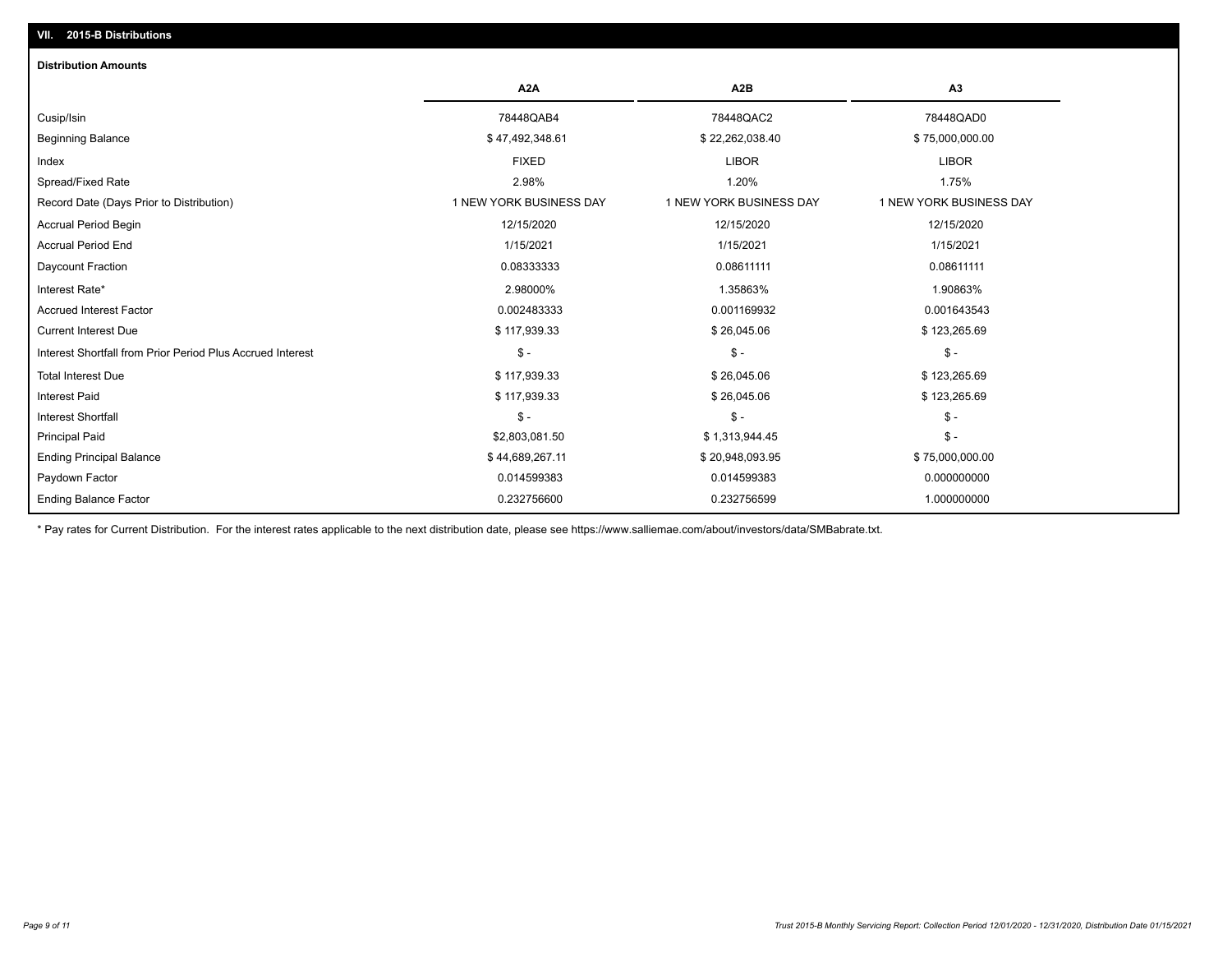| <b>Distribution Amounts</b>                                |                         |                         |  |  |  |
|------------------------------------------------------------|-------------------------|-------------------------|--|--|--|
|                                                            | в                       | C                       |  |  |  |
| Cusip/Isin                                                 | 78448QAE8               | 78448QAF5               |  |  |  |
| <b>Beginning Balance</b>                                   | \$70,000,000.00         | \$50,000,000.00         |  |  |  |
| Index                                                      | <b>FIXED</b>            | <b>FIXED</b>            |  |  |  |
| Spread/Fixed Rate                                          | 3.50%                   | 4.50%                   |  |  |  |
| Record Date (Days Prior to Distribution)                   | 1 NEW YORK BUSINESS DAY | 1 NEW YORK BUSINESS DAY |  |  |  |
| <b>Accrual Period Begin</b>                                | 12/15/2020              | 12/15/2020              |  |  |  |
| <b>Accrual Period End</b>                                  | 1/15/2021               | 1/15/2021               |  |  |  |
| Daycount Fraction                                          | 0.08333333              | 0.08333333              |  |  |  |
| Interest Rate*                                             | 3.50000%                | 4.50000%                |  |  |  |
| <b>Accrued Interest Factor</b>                             | 0.002916667             | 0.003750000             |  |  |  |
| <b>Current Interest Due</b>                                | \$204,166.67            | \$187,500.00            |  |  |  |
| Interest Shortfall from Prior Period Plus Accrued Interest | $\mathsf{\$}$ -         | $\mathsf{\$}$ -         |  |  |  |
| <b>Total Interest Due</b>                                  | \$204,166.67            | \$187,500.00            |  |  |  |
| Interest Paid                                              | \$204,166.67            | \$187,500.00            |  |  |  |
| <b>Interest Shortfall</b>                                  | $\mathcal{S}$ -         | $\mathsf{\$}$ -         |  |  |  |
| <b>Principal Paid</b>                                      | $\mathsf{\$}$ -         | $\mathsf{\$}$ -         |  |  |  |
| <b>Ending Principal Balance</b>                            | \$70,000,000.00         | \$50,000,000.00         |  |  |  |
| Paydown Factor                                             | 0.000000000             | 0.000000000             |  |  |  |
| <b>Ending Balance Factor</b>                               | 1.000000000             | 1.000000000             |  |  |  |

\* Pay rates for Current Distribution. For the interest rates applicable to the next distribution date, please see https://www.salliemae.com/about/investors/data/SMBabrate.txt.

**VII. 2015-B Distributions**